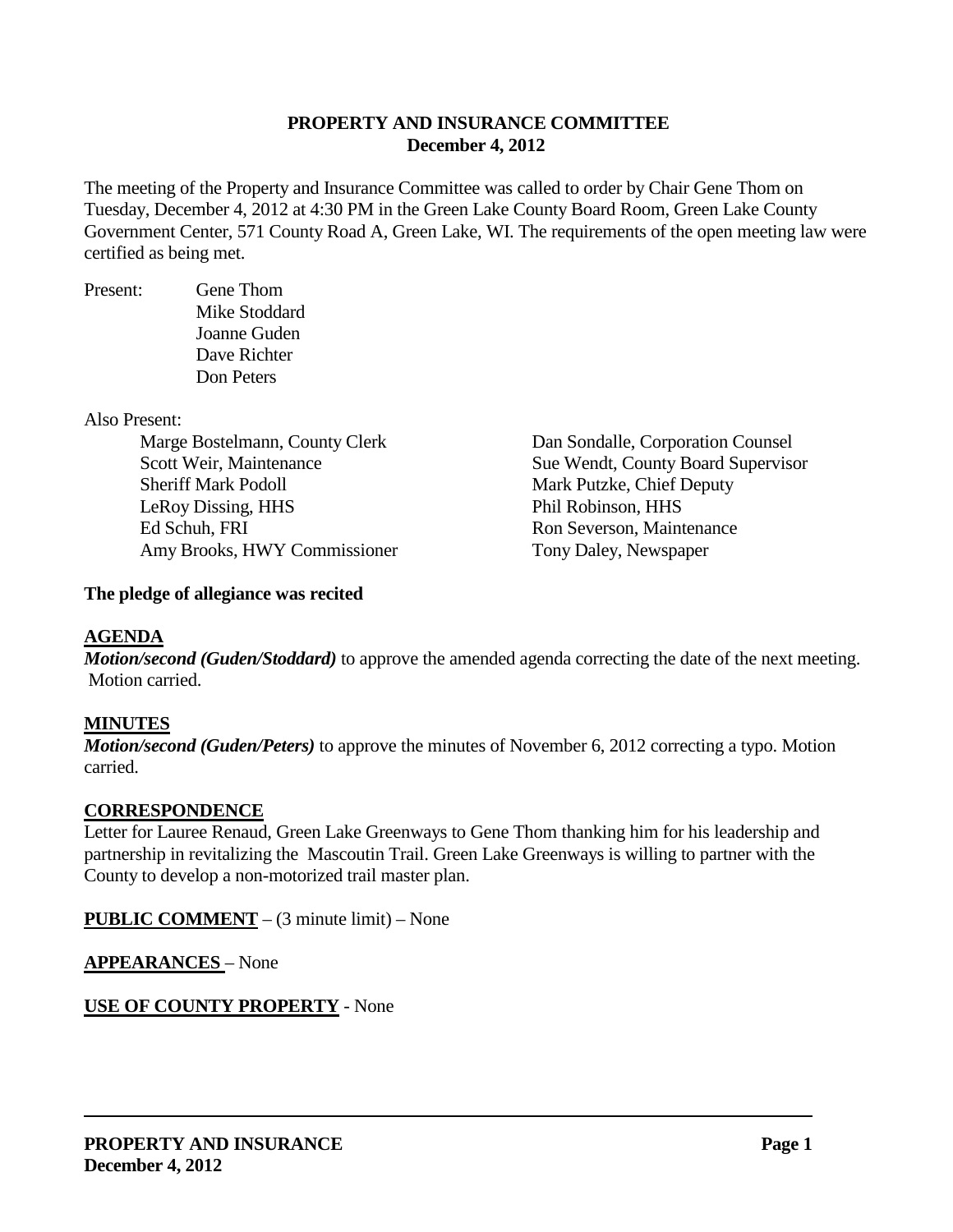#### **PURCHASE REQUESTS:**

| <b>IT Department:</b>  |                                  |                                           |
|------------------------|----------------------------------|-------------------------------------------|
| Mail Server            | Silicon Mechanics<br><b>ABMX</b> | $$10,126.00$ – recommended<br>\$10,458.88 |
| Law Enforcement Server | <b>CDW</b>                       | $$14,404.12$ – recommended                |

Netsmart \$28,097.00

*Motion/Second (Richter/Guden)* to approve the purchases as recommended by the Governing Committee. Motion carried.

#### **RIGHT OF WAY FOR HIGHWAY EAST ENTRANCE TO FAIRGROUNDS – BRUCE KNAUB**

Sondalle and Bostelmann met with Mr. Knaub. Sondalle drafted an easement allowing Knaub an easement to access his lot. Discussion was held regarding length of the easement and cost for the easement. The easement will be sent to the Highway Committee for review and comments. This will be brought back to the P&I Committee next month. A joint resolution will be sent to the County Board.

#### **RENTAL OF OFFICE SPACE IN HHS BY FORWARD SERVCES**

Dissing stated that he looked into the rent other Counties are charging for office space. Marquette charges \$1/sq. ft. and Waupaca \$21.45/sq. ft. Dissing is proposing \$21.45/sq. ft. which is \$2681.25 annually. Dissing is proposing a one year lease.

*Motion/second (Richter/Guden) to* approve a one year lease at \$250/month. Motion carried.

#### **ALTERNATE USE OF OLD HHS BUILDING – RESALE STORE**

Phil Robinson and Ed Schuh appeared to discuss the possibility of opening a resale shop in the old HHS building. A business plan is being developed. Robinson will be discussing this with community leaders and Green Lake County EDC. They are looking into cost of renovation of the building. They are also vising other resale shops to see successful operations. This will be discussed again next month.

## **LOCATION OF CORPORATION COUNSEL'S OFFICE**

Weir stated that the new Corporation Counsel office can be located in the Child Support office. *Motion/second (Peters/Stoddard) to* approve the Corporation Counsel in the Child support office. Motion carried.

#### **BUILDING HEATING PROBLEMS**

Weir asked what questions the Committee has of the heating. Weir stated that he now has the heat pump on 24/7 in the detective office area. Weir stated that an override control can be put on the outside of the offices for \$725. Severson gave a demonstration on the computer of how the HVAC system is monitored. Several department temperature logs were reviewed.

*Motion/second (Guden/Richter) to* approve putting the \$750 override on the wall outside of the detective offices. Motion carried.

## **PROPOSAL TO AUDIT PHONE AND INTERNET SERVICE**

A summary of services and cost comparisons were presented for 4 companies. The Committee reviewed the summary with discussion being held.

*Motion/second (Richter/Guden) to* proceed with ESPY. Motion carried.